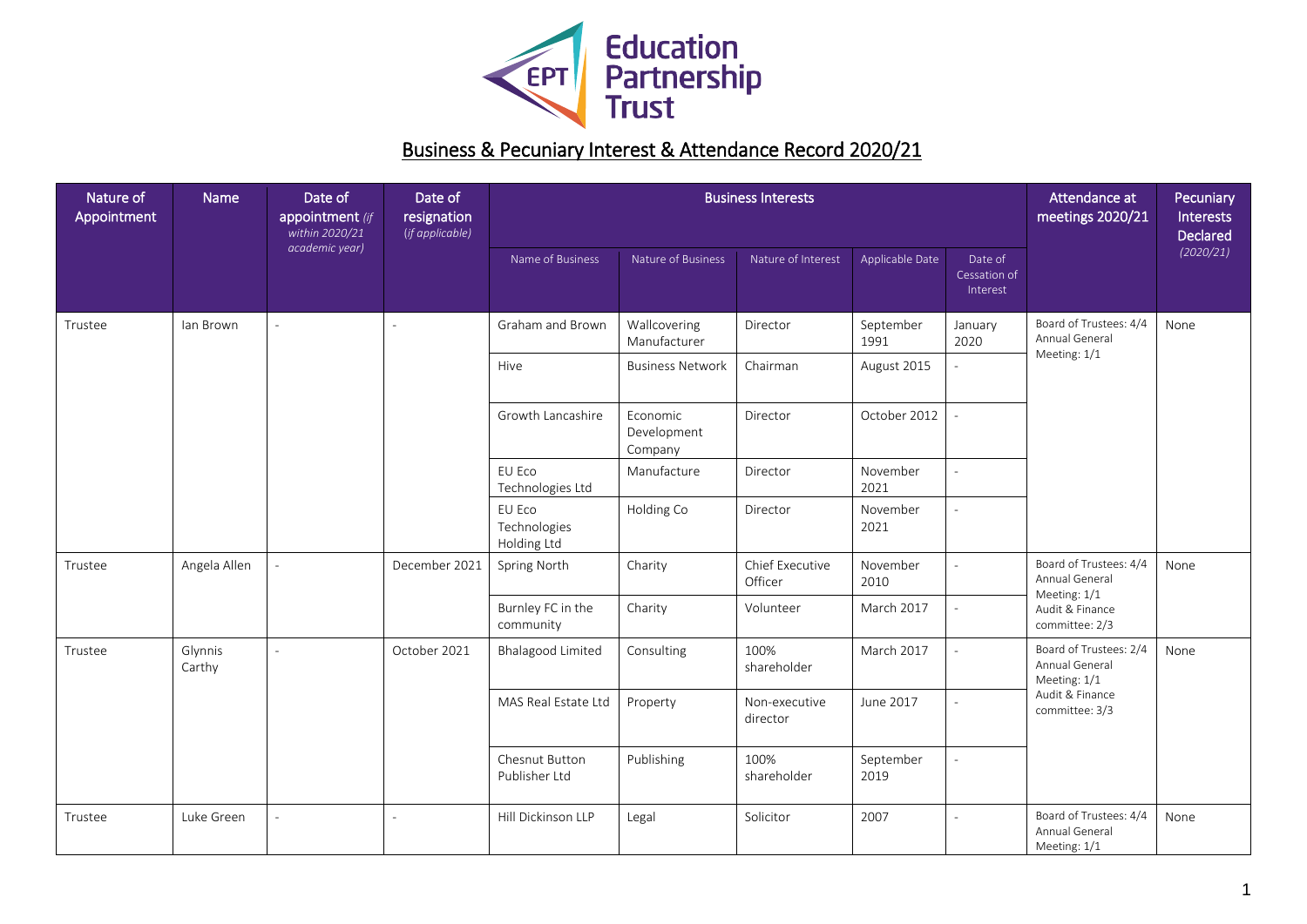

| Nature of<br>Appointment             | Name               | Date of<br>appointment (if<br>within 2020/21<br>academic year) | Date of<br>resignation<br>(if applicable) | <b>Business Interests</b>                             |                                                          |                             |                 |                                     | Attendance at<br>meetings 2020/21                                                             | Pecuniary<br>Interests<br>Declared |
|--------------------------------------|--------------------|----------------------------------------------------------------|-------------------------------------------|-------------------------------------------------------|----------------------------------------------------------|-----------------------------|-----------------|-------------------------------------|-----------------------------------------------------------------------------------------------|------------------------------------|
|                                      |                    |                                                                |                                           | Name of Business                                      | Nature of Business                                       | Nature of Interest          | Applicable Date | Date of<br>Cessation of<br>Interest |                                                                                               | (2020/21)                          |
| Trustee                              | Mick<br>Cartledge  |                                                                |                                           | Burnley Borough<br>Council                            | Local<br>Government                                      | Chief Executive             | 2001            |                                     | Board of Trustees: 1/4<br>Annual General<br>Meeting: 0/1                                      | None                               |
|                                      |                    |                                                                |                                           | Burnley and<br>Barnfield<br>(Developments)<br>Limited | Development                                              | Council<br>Rep/Director     | August 2017     |                                     |                                                                                               |                                    |
| Trustee                              | Ian Kendrick       |                                                                |                                           | Ian Kendrick School<br>Improvement<br>Consultancy Ltd | Education                                                | 100%<br>shareholder         | June 2013       |                                     | Board of Trustees: 4/4<br>Annual General<br>Meeting: 1/1                                      | None                               |
| Trustee                              | Jonathan<br>Holden |                                                                |                                           | Forbes Solicitors LLP                                 | Legal                                                    | Director and<br>shareholder | 2021            |                                     | Board of Trustees: 3/4<br>Annual General<br>Meeting: 1/1                                      | None                               |
|                                      |                    |                                                                |                                           | St Catherine's<br>Hospice<br>(Lancashire) Limited     | Hospice                                                  | Director                    | 2015            |                                     |                                                                                               |                                    |
|                                      |                    |                                                                |                                           | St Catherine's<br>Hospice Promotions<br>Limited       | Lottery                                                  | Director                    | 2015            |                                     |                                                                                               |                                    |
|                                      |                    |                                                                |                                           | St Catherine's<br>Hospice Trading<br>Limited          | Retail                                                   | Director                    | 2015            | $\overline{a}$                      |                                                                                               |                                    |
|                                      |                    |                                                                |                                           | Blackburn<br>Incorporated Law<br>Association          | Legal                                                    | Director                    | 2019            | $\overline{a}$                      |                                                                                               |                                    |
| Trustee and<br>Accounting<br>Officer | Sharon<br>Roscoe   |                                                                |                                           | NIL RETURN                                            |                                                          |                             |                 |                                     | Board of Trustees: 4/4<br>Annual General<br>Meeting: 1/1<br>Audit & Finance<br>committee: 3/3 | None                               |
| Trustee                              | Geoff Cowley       | 7/1/2021                                                       |                                           | Compass I Ltd                                         | Holding Company<br>(Holiday<br>Accommodation<br>Letting) | Beneficial<br>Shareholder   | 2018            |                                     | Board of Trustees: 3/4<br>Annual General<br>Meeting: 1/1<br>Audit & Finance<br>committee: 2/3 | None                               |